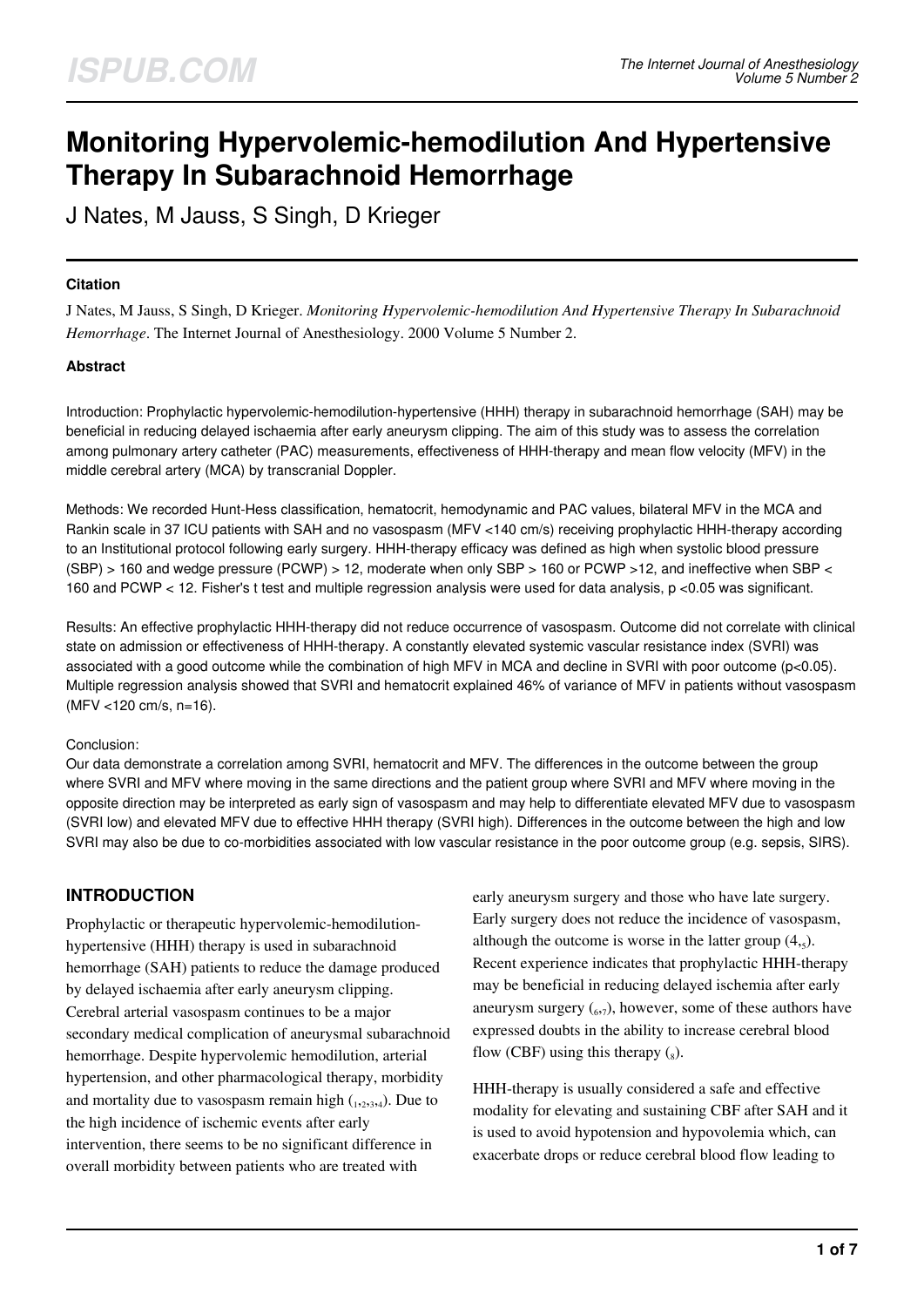critical low perfusion pressures with potential ischemia and cerebral infarction. In combination with early aneurysm surgery, it might minimize delayed cerebral ischemia and an improved overall outcome has been reported (9). HHHtherapy has been favored also in patients after SAH with multiple un-ruptured aneurysms  $\binom{10}{10}$ . There has been no human, prospective, randomized trial of HHH-therapy demonstrating that it improves the short or long-term neurological outcome or survival after subarachnoid hemorrhage  $\binom{1}{1}$ . Nevertheless, there is strong evidence that HHH-therapy can reverse the delayed onset of profound neurological deficits by restoring blood flow to ischemic regions, and its prophylactic use can reduce the incidence and severity of strokes secondary to cerebral vasospasm  $(7,9,12,13,14,15).$ 

The monitoring of HHH-therapy include, but is not limited to, daily bilateral monitoring of transcranial blood flow velocity, ECG, and patients' hemodynamics using continuous invasive arterial blood pressure and pulmonary artery catheter. The aim of this study was to assess the correlation among pulmonary artery catheter (PAC) measurements and the effectiveness of HHH-therapy, mean flow velocity (MFV) in the middle cerebral artery (MCA) by transcranial Doppler (TCD), and outcome by Rankin score at 1 month after discharge.

# **MATERIALS AND METHODS**

After approval by the Institutional Review Board of our Level I trauma center, a prospective observational study was conducted in 37 patients with diagnosis of SAH admitted to the 24 bed Neurosciences ICU. During their clinical course, we recorded Hunt-Hess classification,

hemoglobin/hematocrit, hemodynamic values measured with pulmonary artery catheter, MFV in the MCA bilaterally by TCD, and outcome by Rankin scores at 1 month after discharge. A Multigon 500M unit, Yonkers, NY was used for TCD measurements. Hemodynamic values included, but were not limited to, cardiac output (CO), cardiac index (CI), systemic vascular resistance (SVR), systemic vascular resistance index (SVRI), pulmonary capillary artery occlusion pressure (PCOP) and central venous pressure (CVP).

Patients received prophylactic triple-H therapy according to the Institutional protocol following early surgery (targets: hematocrit 33 to 38%, pulmonary capillary wedge pressure or PCWP >12 and a systolic arterial pressure of 160-200 mm Hg (15). Four particular days were determined:

Neurological findings were categorized as follows: (NNEXY1)

Presence or absence of vasospasm during clinical course with respect to the maximum of the MFV in this group of patients was defined as followed (EINT1):

The efficacy of triple-H therapy was evaluated on the day with the maximum of the MFV and on the day of the minimum of the MFV with respect to SBP and PCWP and categorized into 3 groups:

Patients with a Rankin score of 1 to 3 were considered to have good outcome and with Rankin score 4 to 6 were considered to have poor outcome for the purposes of this study. Fisher's t test and multiple regression analysis were used for data analysis,  $p < 0.05$  was significant.

# **RESULTS**

Among the 37 patients included, there were 15 males and 22 females, age  $52.6 \pm 13.9$  (range 16.1-84.3). Their observation started  $3.08 \pm 2.31$  days after surgery and  $4.32 \pm 2.7$  days after SAH (range 1-12), and stopped on day  $8.38 \pm 2.97$ (range 4-18). The length of HHH-therapy was  $5.89$  ( $\pm 2.62$ ) days, with 4.11 ( $\pm$ 2.37) pulmonary artery catheter days. The patients' Hunt and Hess classification and Rankin scores can be seen in tables 1-4.

# **Figure 1**

Table 1: Presentation at admission - Hunt and Hess (HH)

| HH | Frequency Percent |      |  |
|----|-------------------|------|--|
|    |                   | 24.3 |  |
| 2  | Ջ                 | 21.6 |  |
|    |                   | 18.9 |  |
|    | 11                | 29.7 |  |
|    |                   | 54   |  |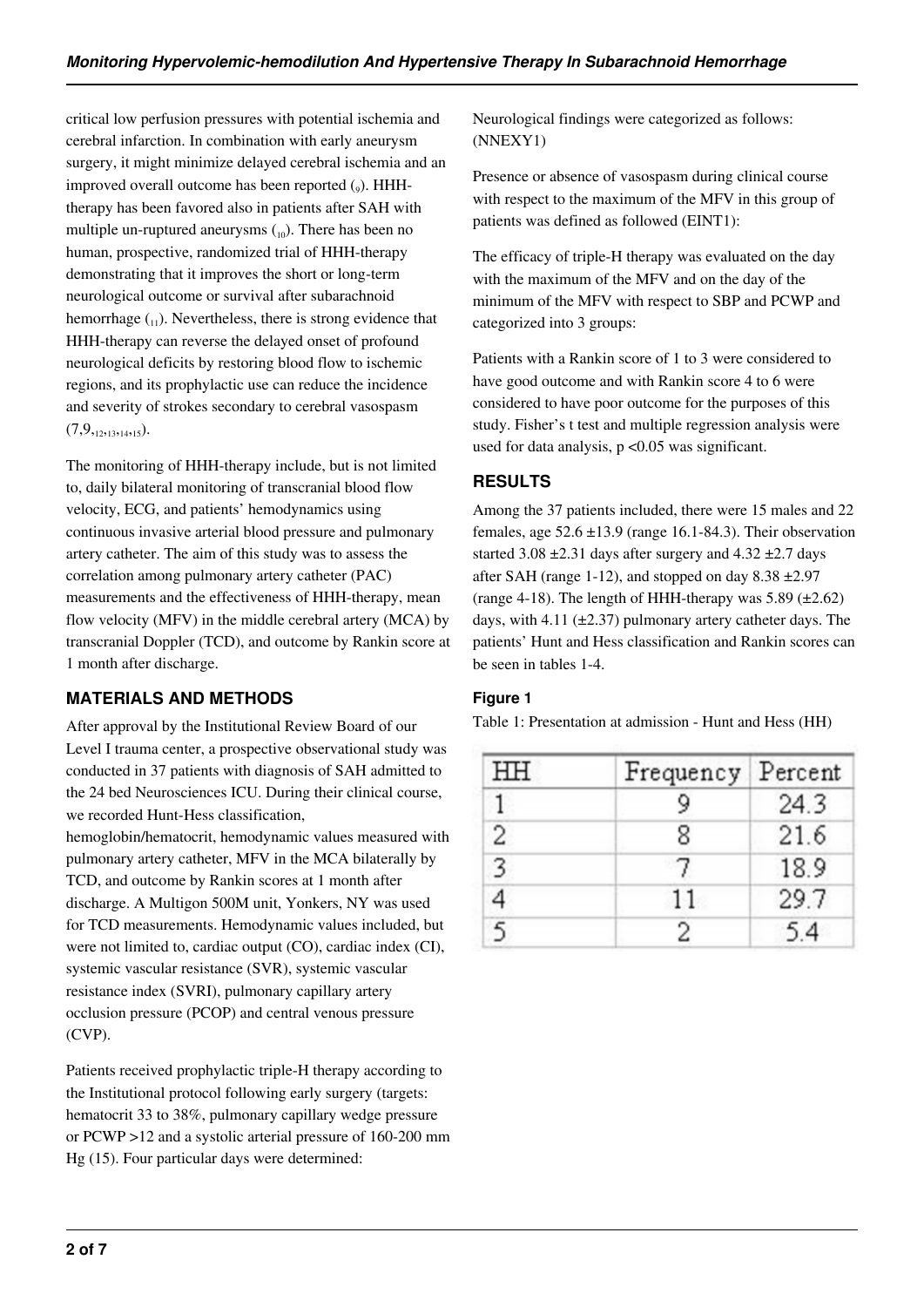# **Figure 2**

Table 2: Rankin-Score at discharge

| Rankin score | Frequency Percent |      |
|--------------|-------------------|------|
|              |                   | 8.1  |
| 2            |                   | 18.9 |
|              | 13                | 35.1 |
|              |                   | 16.2 |
| 5            |                   | 2.7  |
|              |                   | 18.9 |

There was no statistically significant correlation between admission score by Hunt and Hess classification and outcome as can be seen below in table 3.

# **Figure 3**

Table 3. Correlation between Hunt and Hess (HH) classification and Rankin scores

| Admission<br>Hunt and Hess | Outcome | Outcome<br>Rankin 1-3 Rankin 4-6 | Died |
|----------------------------|---------|----------------------------------|------|
| 1 to 3                     |         |                                  |      |
| 4 to 5                     |         |                                  |      |

Fisher exact test - p value not significant

Only 28 patients received triple-H therapy (see table 4). Eight patients did not receive vasopressors because they were able to maintain the target values by themselves. One patient did not have enough data to enter any hemodynamic analysis. A total of 6 (21.4% among the HHH therapy or 16.2% of all patients) patients died among the triple-H therapy group, 5 in the effective and 1 in the moderately effective groups.

# **Figure 4**

Table 4. Efficacy of Triple-H therapy and Outcome by Rankin score

| Triple-H                | Outcome Outcome | Rankin 1-3 Rankin 4-6 |
|-------------------------|-----------------|-----------------------|
| Effective               | 13              | 10                    |
| Moderate or ineffective |                 |                       |

# **SVR**

When we considered the day with highest and lowest flow velocities, we found no differences between outcome groups for hemoglobin, central venous pressure, PCWP, cardiac index or systolic blood pressure. However, the SVRI did differ. A lower SVRI on the day with maximal MCA flow velocity was found among patients with poorer outcome

(p<0,05) (see fig.1 below).

## **Figure 5**

Fig 1. Changes of SVR according to outcome groups



MIN= minimum, MAX= maximum,  $p<0.05$  for group effects (ANOVA with repeated measurements)

# **MVF**

Regression analysis of the dependence of MFV on hemodynamic parameters was performed using the day when minimum and maximum MFV occurred during the patient's clinical course. No regression model could be applied to the other days because of the large individual differences. For MFV range =120 cm /s, we found that absolute MFV on the day with maximum MFV depends on PCWP; however, R2 was low 0,276 (fig. 2). The regression model shown below explained only 27% of the variance of MFV. We found that in this group of patients, there was no parameter that determined absolute MFV on the day with minimum MFV.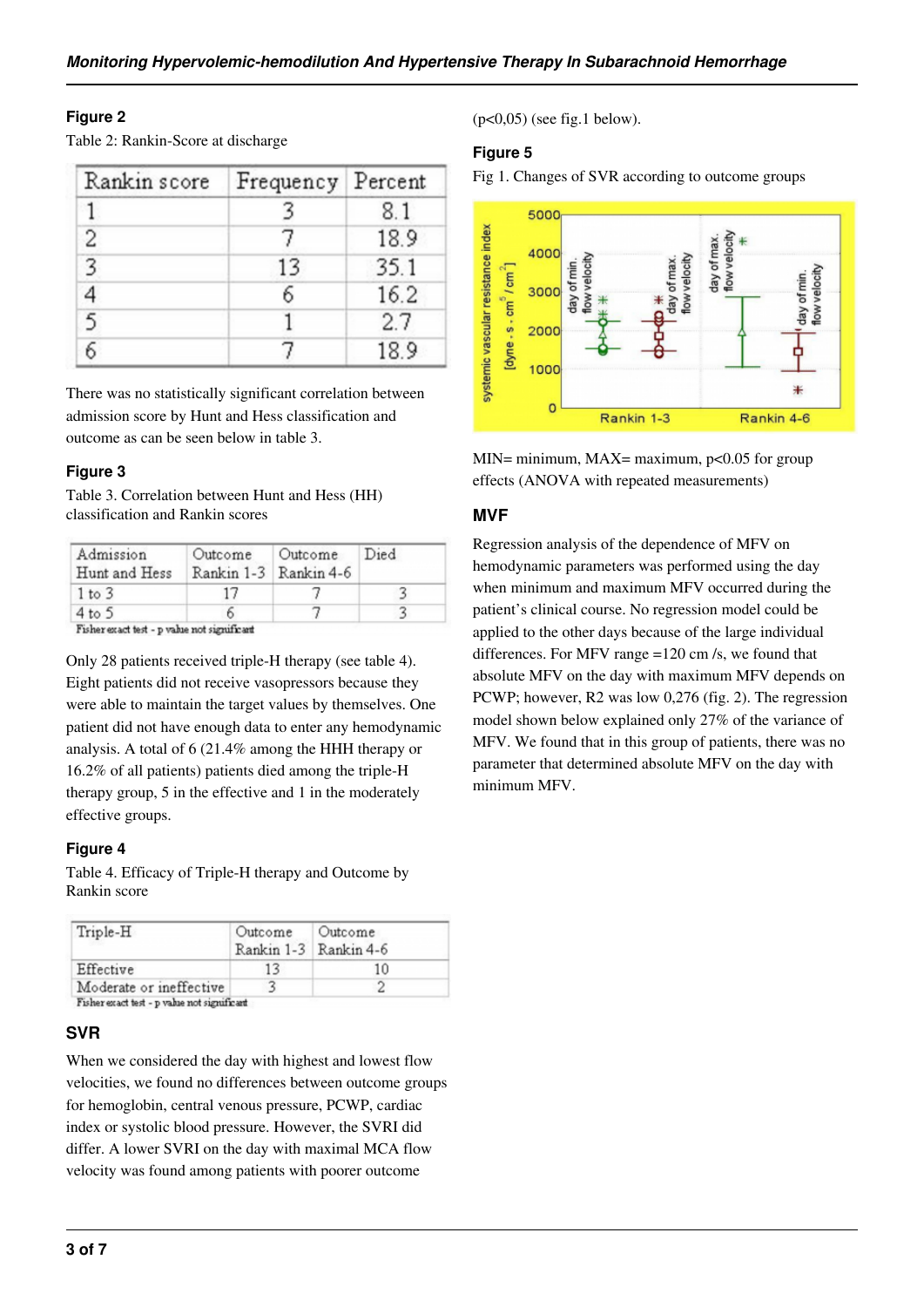#### **Figure 6**

Fig. 2: Regression model for absolute MFV value on day with maximal velocity by TCD. PCWP could be identified as a predictive factor for MFV; however, only 27 percent of the variance of MFV is explained by PCWP



Cross-tabulation tests (Fisher exact test) revealed no significant relationship between Hunt and Hess classification at admission and outcome, sufficiency of HHH-therapy and vasospasm or outcome on the days with minimum and maximum MFV. There was neither a time effect nor a group effect for systolic blood pressure.

# **HEMOGLOBIN**

Stepwise regression by comparison of the first and the last HHH-therapy day, among the patients receiving prophylactic HHH-therapy and MFV <120 cm/second (16 patients), revealed a regression model with Hb as the independent variable; however, R2 was low (0,25) (figures 3 and 4).

#### **Figure 7**

Fig. 3. Regression model comparing differences between first and last day of HHH -therapy and hemoglobin on the same days



#### **SVR, MVF AND HEMOGLOBIN**

#### **Figure 8**

Fig. 4. Changes in MCA flow velocity in dependence of SVR and hemoglobin changes (by regression analysis).



3D Surface plot (SUB4B.STA 59v\*34c) z=54,01309+0,01519\*DSVRIQ+-8,30541\*HBQ

?= changes, SVRI= systemic vascular resistance index

#### **DISCUSSION**

The most interesting and important findings of this study were the association between high SVR at the time of lowest MFV and low SVR at the time of highest MFV in the MCA. The latter associated with poor outcome measured by Rankin score (see graph 1). Until now, the manipulation of HHHtherapy has been based on maintaining the patient's euvolemic or hypervolemic status adding a vasopressor or an inotrope depending on the specific case. There is no consensus regarding what is the most important component of HHH-therapy, hypervolemia, hemodilution or hypertension (3). Adequate response has been obtained using hypervolemia and hypertension without hemodilution (14), and no response has been obtained using only hypervolemia  $(8, 16)$ . This seems to support hypertension as the most important of the three components mentioned above; some authors believe hypertension is more important than hypervolemia  $_{17}$ ). However in our experience, deficits in CBF can be reversed either by increasing the cardiac output using an inotrope like dobutamine, or increasing the mean arterial pressure with a vasopressor like norepinephrine (16).

The association between low SVR and poor outcome can not been explained by inadequate therapy because there was no difference in outcome between groups when stratified by effectiveness of therapy (table 4). A possible explanation is that most events of high MFV observed were partial products of HHH-therapy itself, but in those with low SVRI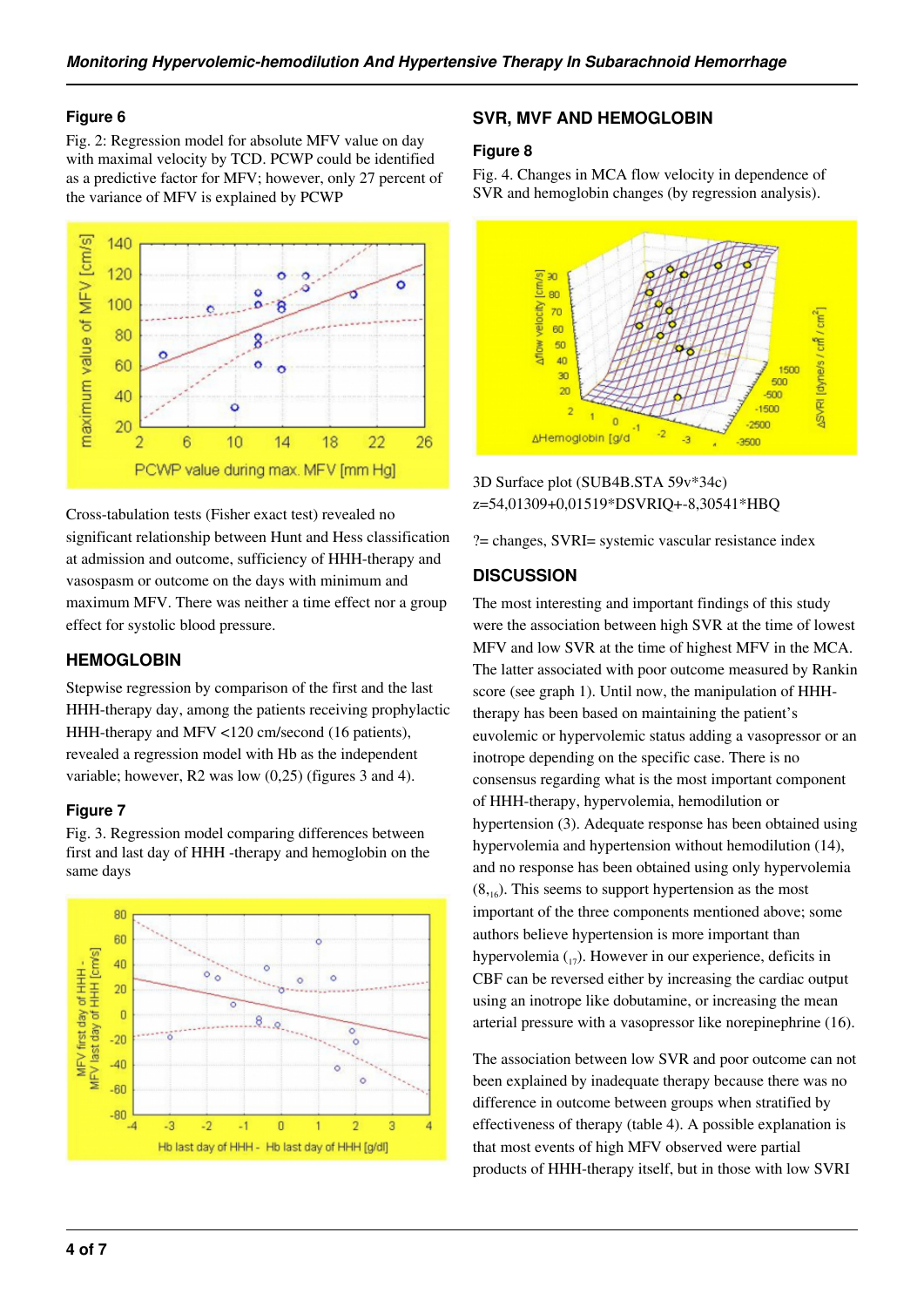a true vasospasm may have occurred. Unfortunately, it is not possible to determine if high MFV is due to hyperperfusion as an effect of HHH-therapy due to vasospasm. We may have missed significant differences in CBF between these 2 groups because we did not perform angiograms or xenon scans to confirm the impact of the high MFV recorded. A second explanation could be the association of low SVR with systemic inflammatory reaction syndrome (SIRS), sepsis, lack of reactivity to vasopressors, and inability to compensate for the hemodynamic changes because of a poor cardiac function increasing the risk of stroke, severity of illness and risk of death. The impact on outcome of factors such as APACHE II score, SIRS, sepsis, and age among others has been noted in this population lately  $(17,18,19)$ .

Several hemodynamic variables exist that might be helpful to control (i. e. pulmonary capillary wedge pressure, central venous pressure, mean arterial blood pressure, systolic arterial blood pressure, cardiac index, peripheral vascular resistance index). However, despite relevant changes to each of these variables in clinical course of HHH-therapy, we could identify only one hemodynamic value (pulmonary capillary wedge pressure) with some influence on MFV on the day where the maximum MFV value had been observed as shown in figure 2. Other factors might contribute to variation of MFV since the association of pulmonary capillary wedge pressure with MFV was only about 27%. Despite the exclusion of patients with MFV > 120 cm / s, a component of vasoconstriction of basal cerebral vessels cannot be excluded as well as post ischaemic hyperperfusion after remission of vasospasm since the diameter of MCA could not be determined. Moreover the association of MFV and PCWP might reflect therapeutic efforts rather than a clear dependency of MFV from PCWP. Although the absolute value of MFV does not depend upon any hemodynamic variable, we found that changes in MFV during clinical course in a subgroup of patients with an MFV alteration of at least 15 cm /s were significantly (by 47 %) explained by changes in hemoglobin and changes in peripheral vascular resistance index as shown in fig. 4. It could be demonstrated that a decrease in hemoglobin, presumably due to hypervolemia and an increase of the SVR, probably due to vasopressors, leads to an elevation of MFV. During complete course of HHH-therapy (first day compared to last day) there was a (moderate) relationship of MFV changes and Hb changes. However, when comparing the first with the last day, the influence of SVRI could not be proved probably due to the fact that vasopressors were used less during the late clinical course when patients were about

to recover and aggressive treatment no longer seemed necessary.

In summary, outcome did not correlate with clinical state on admission or effectiveness of HHH-therapy. A constantly elevated SVRI was associated with a good outcome while the combination of high MFV in MCA and low SVRI was associated with poor outcome  $(p<0.05)$ . Multiple regression analysis showed that SVRI and hematocrit explained 46% of variance of MFV in patients without vasospasm. These results suggest that, in addition to the already accepted variables (a hematocrit of 33-38%, a central venous pressure of 10-12 mm Hg, a pulmonary wedge pressure of 15-18 mm Hg and a systolic arterial pressure of 160-200 mm Hg)(13), SVR/SVRI might be of value to more appropriately adjust HHH-therapy.

Finally, we need a better understanding and monitoring of HHH-therapy, and development of guidelines to standardize its clinical application. It is possible that new therapies will be successfully introduced before well-controlled, prospective, randomized clinical trials of HHH-therapy are conducted  $_{20,21}$ ).

#### **References**

1. Solenski NJ, Haley E, Clarke E, et al. Medical complications of aneurysmal subarachnoid hemorrhage: A report of the multicenter, cooperative aneurysm study. Crit Care Med 1995; 23(6): 1007-1017. 2. Luer MS, Dujovny M, Slavin KV, et al. Regional cerebral oxygen saturation during intra-arterial papaverine therapy for vasospasm: case report. Neurosurgery 1995; 36: 1033-1036.

3. McGrath BJ, Guy J, Borel CO, et al. Perioperative management of aneurysmal subarachnoid hemorrhage: Part 2. Postoperative management. Anesth Analg 1995; 81: 1-8. 4. McGrath BJ, Guy J, Borel CO, et al. Perioperative management of aneurysmal subarachnoid hemorrhage: Part 1. Operative management. Anesth Analg 1995; 81: 1060-1072.

5. Kassell NF, Torner JC, Jane JA, et al. The international cooperative study on the timing of aneurysm surgery II: surgical results. J Neurosurg 1990; 73: 37-47. 6. Solomon RA, Fink ME, and Lennihan L. Early aneurysm surgery and prophylactic hypervolemic hypertensive therapy for the treatment of aneurysmal subarachnoid hemorrhage. Neurosurgery 1988; 23: 699-704.

7. Touho H, Karasawa J, Ohnishi H, et al. Evaluation of therapeutically induced hypertension in patients with delayed cerebral vasospasm by xenon-enhanced computed tomography. Neurol Med Chir 1992; 32(9): 671-678. 8. Lennihan L, Solomon RA, Mayer S, et al. Effect of volume therapy on cerebral blood flow after subarachnoid hemorrhage. Neurology 1994; 44: A345. 9. Origitano TC, Wascher TM, Reichman OH, and Anderson DE. Sustained increased cerebral blood flow with prophylactic hypertensive hypervolemic hemodilution ("triple-H" therapy) after subarachnoid hemorrhage. Neurosurgery 1990; 27: 729-39 (see discussion 739-4).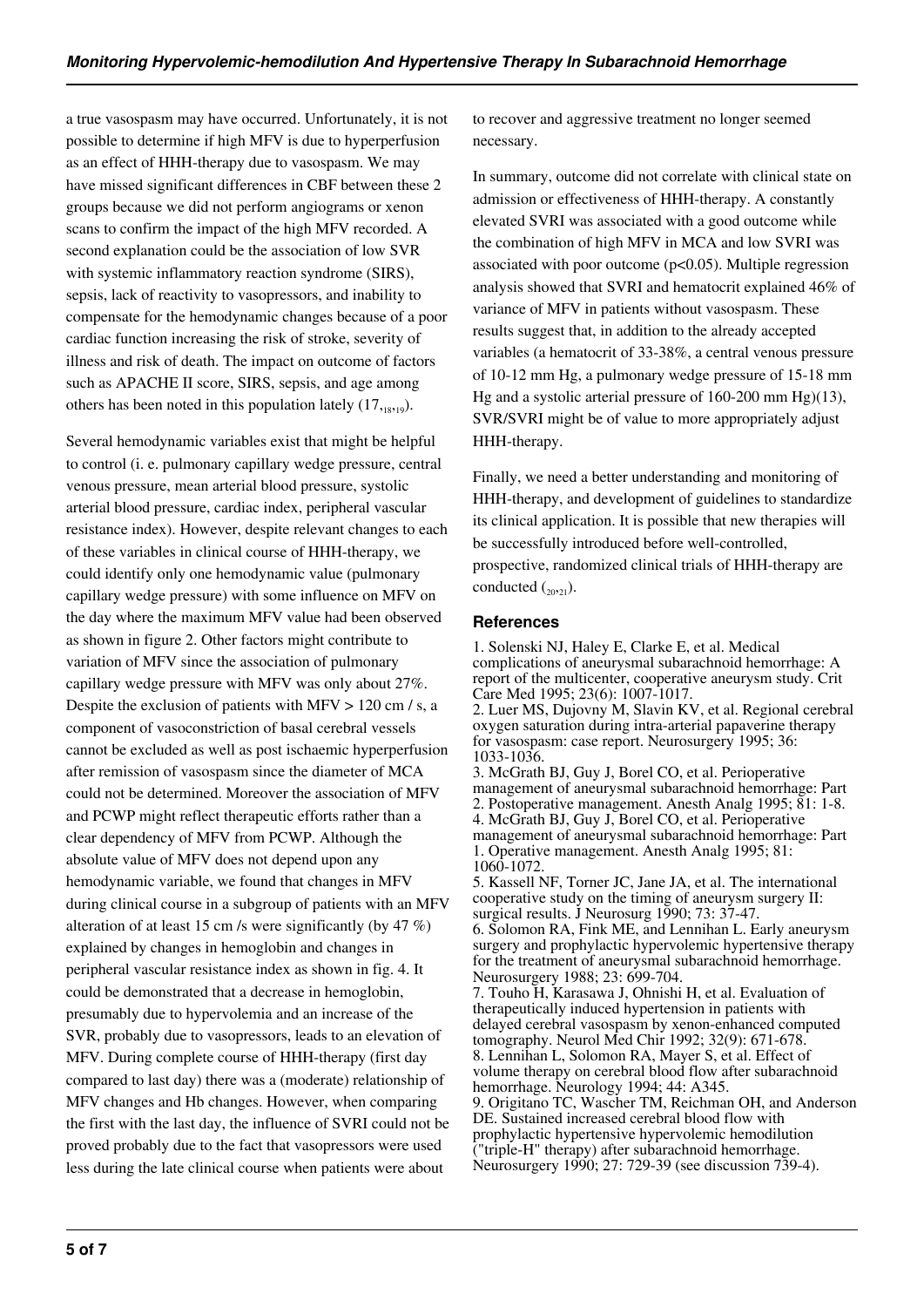10. Swift DM and Solomon RA. Unruptured aneurysms and postoperative volume expansion [see comments] CM: Comment in: J Neurosurg 1993; 79(2): 308-9. J Neurosurg 1992; 77: 908-910.

11. Oropello JM, Weiner L, and Benjamin E. Hypertensive, hypervolemic, hemodilutional therapy for aneurysmal subarachnoid hemorrhage. Is it efficacious? No. Crit Care Clin. 1996; 12(3): 709-730.

12. Ullman JS and Bederson JB. Hypertensive, hypervolemic, hemodilutional therapy for aneurysmal subarachnoid hemorrhage. Is it efficacious? Yes. Crit. Care Clin. 1996; 12(3): 697-707.

13. Awad IA, Carter LP, Spetzler RF, Medina M, and Williams FC Jr. Clinical vasospasm after subarachnoid hemorrhage: response to hypervolemic hemodilution and arterial hypertension. Stroke 1987; 18: 365-372.

14. Kassel NF, Peerless SJ, Durward QJ, et al. Treatment of ischemic deficits from vasospasm with intravascular volume expansion and induced arterial hypertension. Neurosurgery 1982; 11: 337-343.

15. Otsubo H, Takemae T, Inoue T, et al. Normovolemic induced hypertension therapy for cerebral vasospasm after subarachnoid hemorrhage. Acat Neurochir (Wien) 1990; 103 (1-2): 18-26.

16. Nates JL, Joseph M, Zaidi S, Malkoff M, Kim D. Increased cardiac output or mean arterial pressure, but not hypervolemia, reverses the deficits in cerebral blood flow from vasospasm following subarachnoid hemorrhage. Critical Care Medicine 1999; 27(12): A59. 17. Kosnick EJ, Hunt WE. Postoperative hypertension in the

management of patients with intracranial arterial aneurysmas. J Neurosurg 1976; 45:148-154.

18. Finfer SR, Ferch R, Morgan MK. Barbiturate coma for severe, refractory vasospasm following subarachnoid haemorrhage. Intensive Care Med. 1999; 25(4): 406-9. 19. Stachniak JB, Layon AJ, Day AL, Gallagher TJ. Craniotomy for intracranial aneurysm and subarachnoid hemorrhage. Is course, cost, or outcome affected by age? Stroke. 1996; 27(2): 276-81.

20. Thomas JE, Rosenwasser RH. Reversal of severe cerebral vasospasm in three patients after subarachnoid hemorrhage: Initial observations regarding the use of intraventricular sodium nitroprusside in humans. Neurosurgery 1999; 44(1): 48-58.

21. Wolf EW, Banerjee A, Soble-Smith J, et al. Reversal of cerebral vasospasm using an intratechally administered nitric oxide donor. J Neurosurg 1998; 89(2): 279-288.